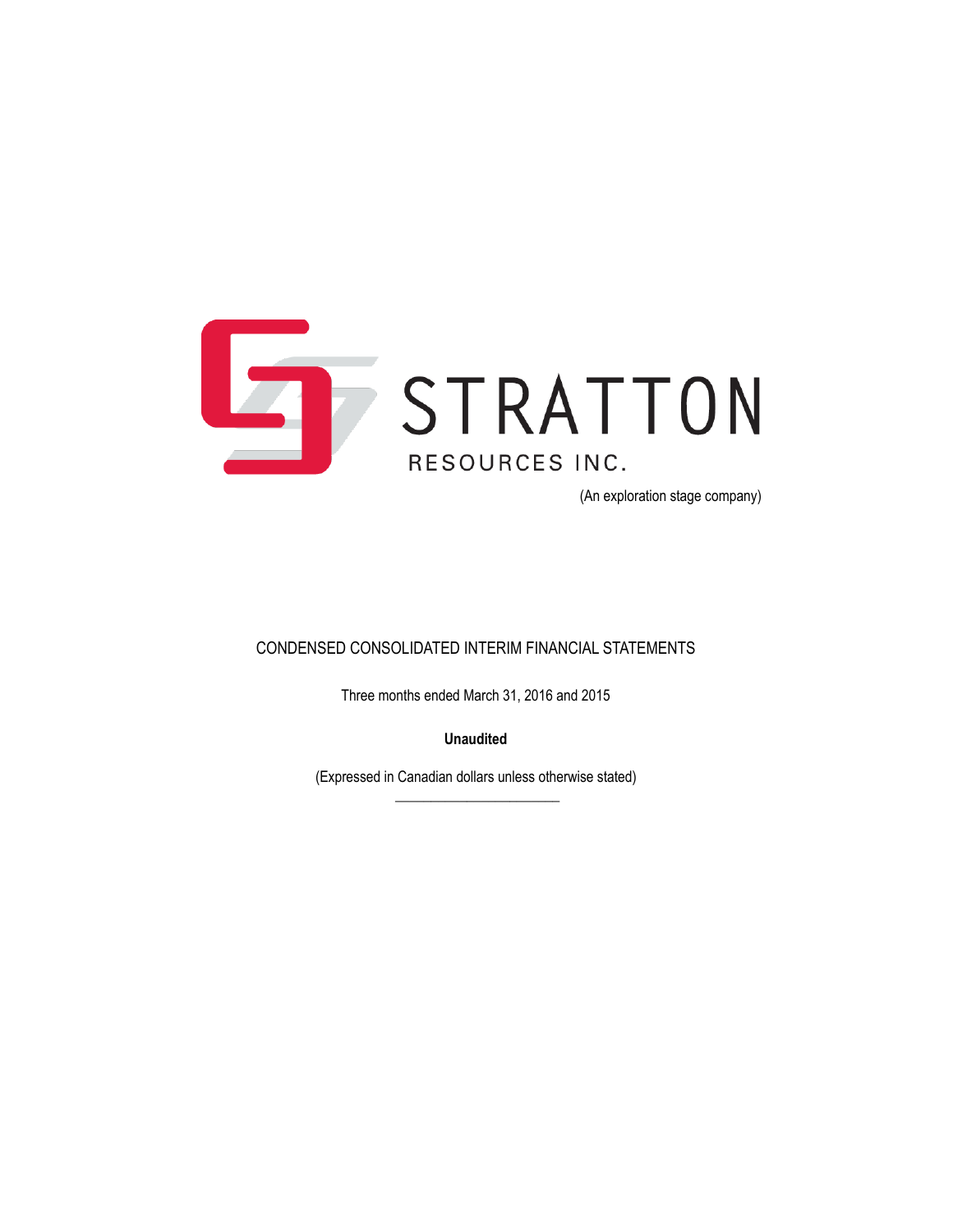### (the "Company")

### CONDENSED CONSOLIDATED INTERIM FINANCIAL STATEMENTS

Three months ended March 31, 2016 and 2015

### NOTICE OF NO AUDITOR REVIEW

The accompanying unaudited condensed consolidated interim financial statements of the Company have been prepared by and are the responsibility of Company's management.

The Company's independent auditor has not performed a review of these condensed consolidated interim financial statements in accordance with the standards established by the Canadian Institute of Chartered Accountants for a review of interim financial statements by an entity's auditor.

May 30, 2016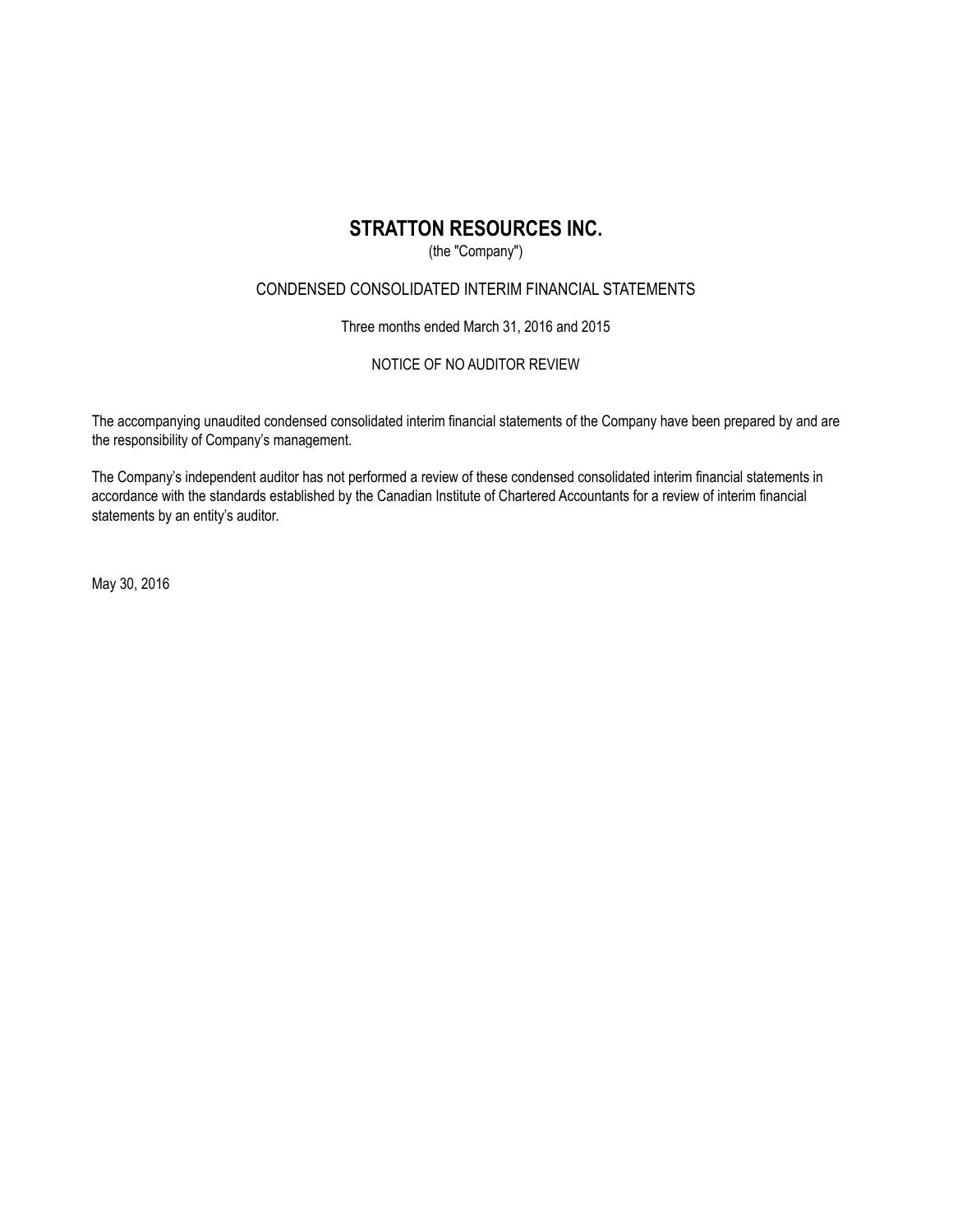**Condensed Consolidated Interim Statements of Financial Position**

Unaudited - (Expressed in Canadian dollars)

|                                          | As at March 31,<br>2016 | As at December 31,<br>2015 |
|------------------------------------------|-------------------------|----------------------------|
| <b>Assets</b>                            |                         |                            |
| <b>Current assets:</b>                   |                         |                            |
| Cash                                     | \$<br>187,562 \$        | 215,521                    |
| Amounts receivable                       | 2,352                   | 1,097                      |
| Prepaid expenses and deposits            | 10,809                  | 6,900                      |
|                                          | 200,723                 | 223,518                    |
| <b>Total assets</b>                      | \$<br>200,723 \$        | 223,518                    |
| <b>Liabilities and Equity</b>            |                         |                            |
| <b>Liabilities</b>                       |                         |                            |
| <b>Current liabilities:</b>              |                         |                            |
| Accounts payable and accrued liabilities | \$<br>$31,184$ \$       | 28,572                     |
| Note payable (note 6)                    | 609,388                 | 609,388                    |
|                                          | 640,572                 | 637,960                    |
| <b>Equity</b>                            |                         |                            |
| Share capital (note 4)                   | 29,086,748              | 29,086,748                 |
| Equity reserves (note 5)                 | 5,039,680               | 5,039,680                  |
| Deficit                                  | (34, 566, 277)          | (34, 540, 870)             |
|                                          | (439, 849)              | (414, 442)                 |
| <b>Total liabilities and equity</b>      | \$<br>200,723           | \$<br>223,518              |

Going concern (note 2(d))

Approved on behalf of the Board of Directors:

 *"Shawn Wallace" "Steve Cook"*  Director Director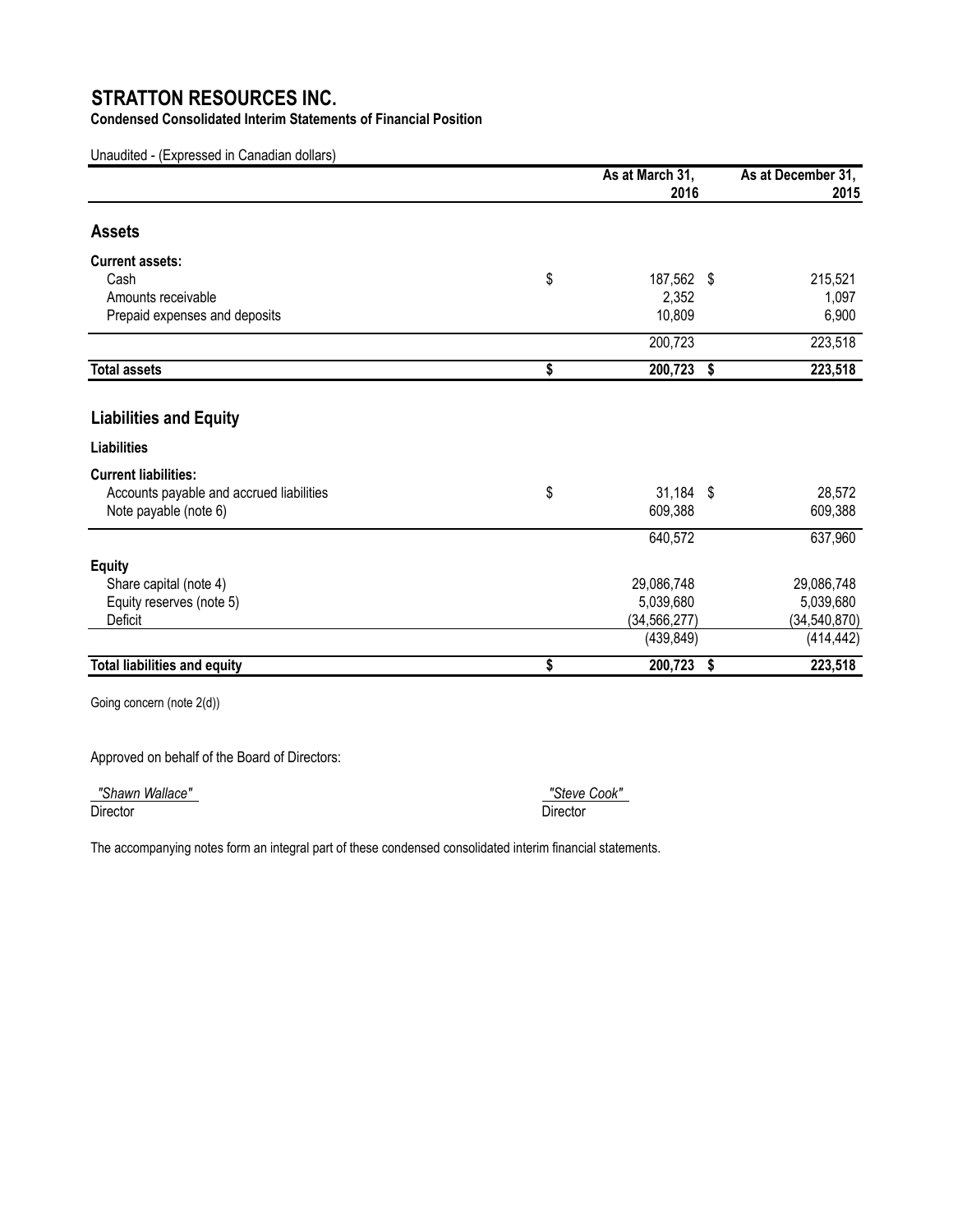## **Condensed Consolidated Interim Statements of Loss and Comprehensive Loss**

Unaudited - (Expressed in Canadian dollars, except share amounts)

|                                                        | Three months ended<br>March 31, 2016 | Three months ended<br>March 31, 2015 |
|--------------------------------------------------------|--------------------------------------|--------------------------------------|
| <b>Administration expenses:</b>                        |                                      |                                      |
| Consulting fees, directors' fees, wages and benefits   | \$<br>8,541 \$                       | 10,249                               |
| Legal and professional fees                            | 5,854                                | 11,890                               |
| Regulatory, transfer agent and shareholder information | 2,177                                | 5,980                                |
| Office and administration                              | 9,067                                | 9,015                                |
| Travel, marketing and investor relations               | 203                                  | 224                                  |
| Bank charges                                           | 278                                  | 227                                  |
|                                                        | 26,120                               | 37,585                               |
| Other income:                                          |                                      |                                      |
| Interest and other income                              | (496)                                |                                      |
| Foreign exchange gain                                  | (217)                                | (639)                                |
|                                                        | (713)                                | (639)                                |
| Net loss and comprehensive loss for the period         | \$<br>25,407 \$                      | 36,946                               |
| Basic and diluted loss per share                       | \$<br>$0.00$ \$                      | 0.00                                 |
| Weighted average number of common shares outstanding   |                                      |                                      |
| (basic and diluted)                                    | 36,724,164                           | 36,724,164                           |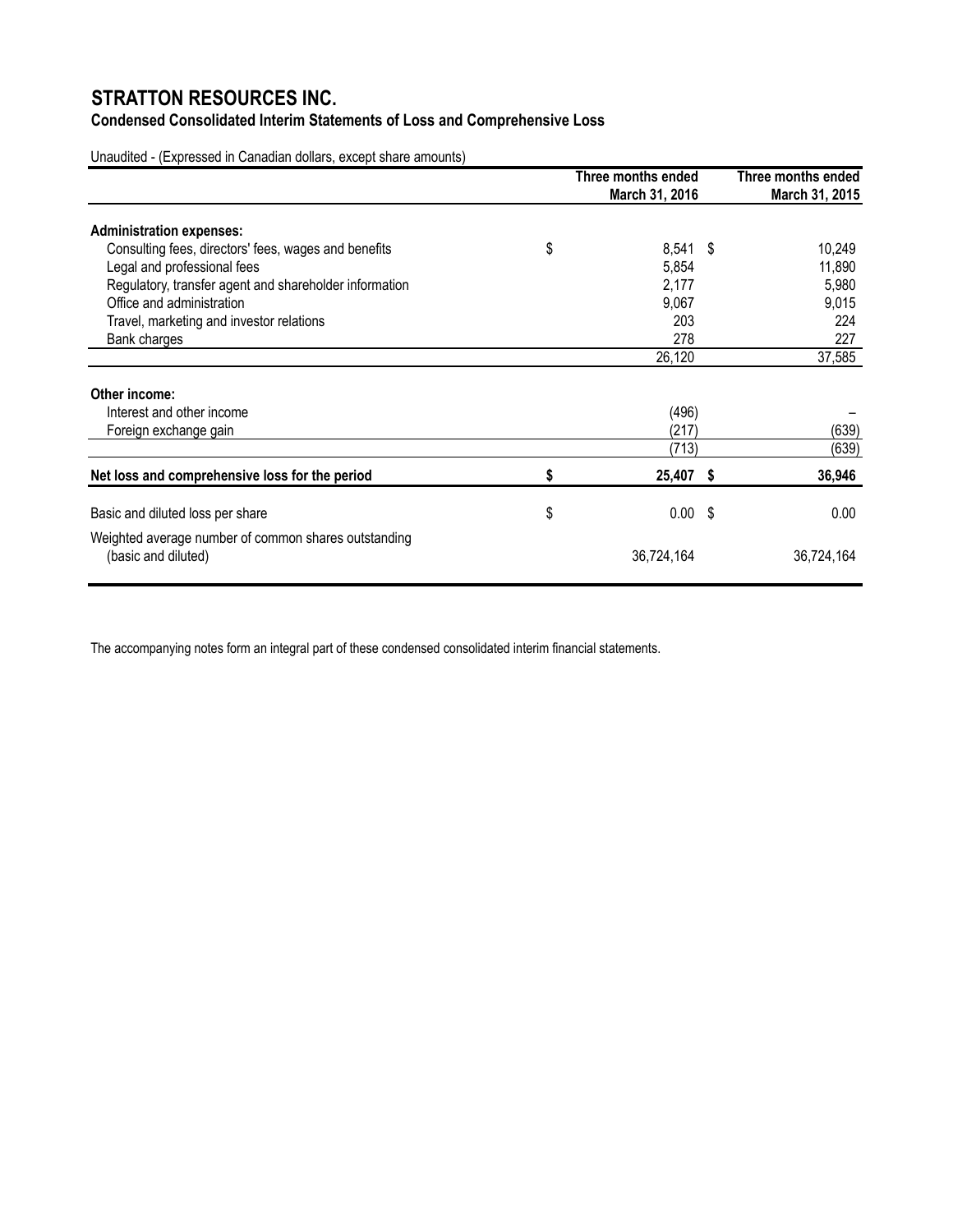**Condensed Consolidated Interim Statements of Changes in Equity**

Unaudited - (Expressed in Canadian dollars, except share amounts)

|                                                | Number of shares    | Share capital          | <b>Equity reserves</b> |   |              |               | <b>Deficit</b> | <b>Total</b>        |            |
|------------------------------------------------|---------------------|------------------------|------------------------|---|--------------|---------------|----------------|---------------------|------------|
|                                                |                     |                        |                        |   | Share-based  | <b>Shares</b> |                |                     |            |
|                                                |                     |                        | Warrants               |   | payments     | issuable      |                |                     |            |
|                                                |                     |                        |                        |   |              |               |                |                     |            |
| Balance at December 31, 2014                   | $36,724,164$ \ \ \$ | $29,086,748$   \$      | 1,696,913              | S | 3,278,517    | 64,250        | S              | $(34,080,513)$ \$   | 45,915     |
| Net loss and comprehensive loss for the period |                     |                        |                        |   |              |               |                | (36, 946)           | (36, 946)  |
| Balance at March 31, 2015                      | $36,724,164$   \$   | $29,086,748$   \$      | 1,696,913              |   | 3,278,517    | 64,250        | - \$           | $(34, 117, 459)$ \$ | 8,969      |
|                                                |                     |                        |                        |   |              |               |                |                     |            |
| Balance at December, 2015                      | 36,724,164          | $29,086,748$   \$<br>S | 1,696,913              | S | 3,278,517 \$ | 64,250        | S              | $(34,540,870)$ \$   | (414, 442) |
| Net loss and comprehensive loss for the period |                     |                        |                        |   |              |               |                | (25, 407)           | (25, 407)  |
| Balance at March 31, 2016                      | $36,724,164$   \$   | $29,086,748$   \$      | 1,696,913              |   | 3.278.517    | 64,250        | - \$           | $(34, 566, 277)$ \$ | (439, 849) |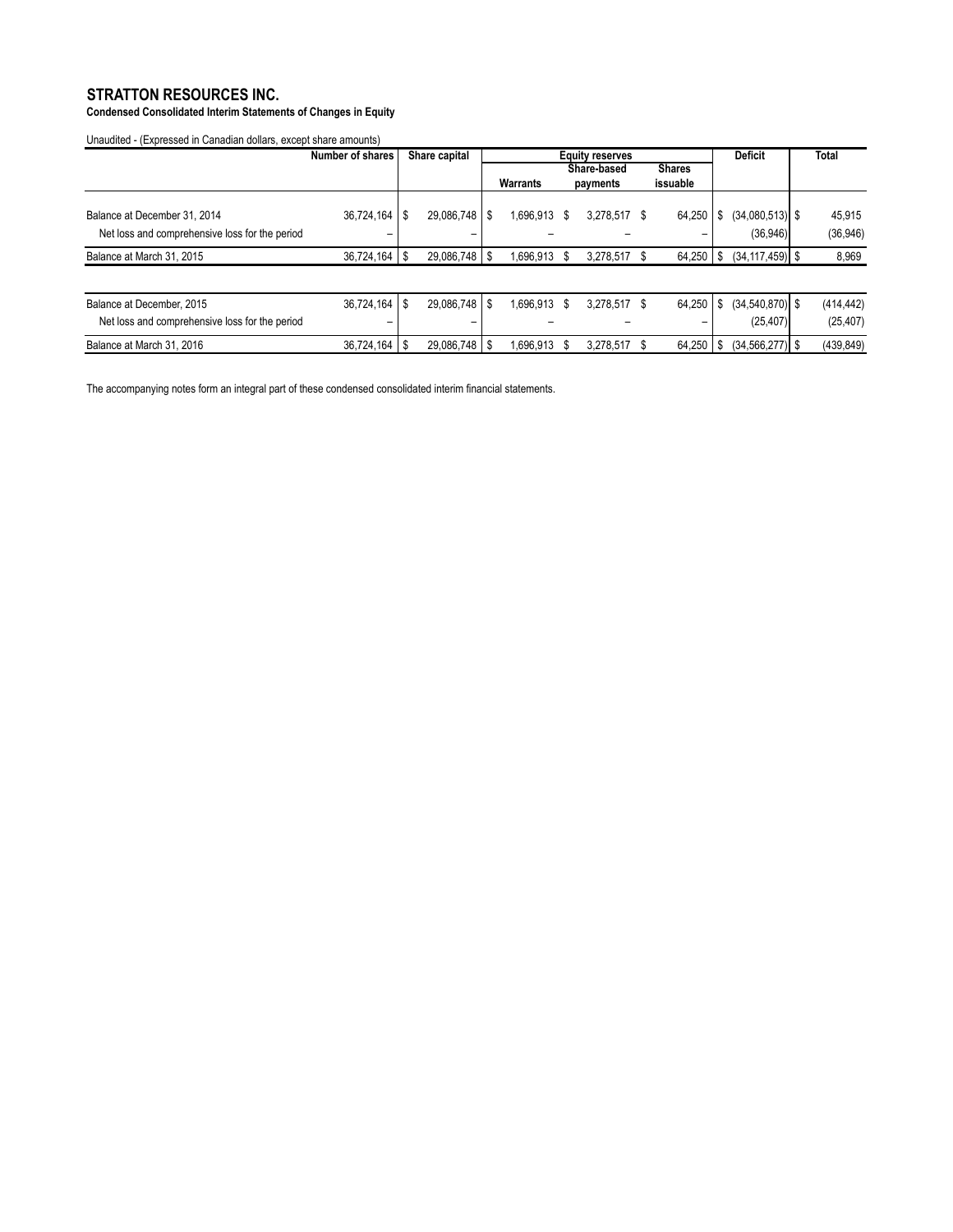**Condensed Consolidated Interim Statements of Cash Flows**

Unaudited - (Expressed in Canadian dollars)

|                                                  | Three months ended<br>March 31, 2016 |    |           |
|--------------------------------------------------|--------------------------------------|----|-----------|
| Cash (used in) provided by:                      |                                      |    |           |
| <b>Operating activities:</b>                     |                                      |    |           |
| Net loss and comprehensive loss for the year     | \$<br>(25, 407)                      | \$ | (36,946)  |
| Items not involving cash:                        |                                      |    |           |
| Unrealized foreign exchange loss                 | (92)                                 |    | (642)     |
| Interest income classified as investing activity | (496)                                |    |           |
| Changes in non-cash working capital:             |                                      |    |           |
| Amounts receivable                               | (1,255)                              |    | (332)     |
| Prepaid expenses and deposits                    | (3,909)                              |    | (4,060)   |
| Accounts payable and accrued liabilities         | 2,612                                |    | 11,885    |
| Cash used in operating activities                | (28, 547)                            |    | (30, 095) |
| <b>Investing activities:</b>                     |                                      |    |           |
| Exploration and evaluation expenditures          |                                      |    | (10, 035) |
| Interest received                                | 496                                  |    |           |
| Cash provided by (used in) investing activities  | 496                                  |    | (10, 035) |
| Effect of foreign exchange rate changes on cash  | 92                                   |    | 642       |
| Decrease in cash                                 | (27, 959)                            |    | (39, 488) |
| Cash, beginning of the period                    | 215,521                              |    | 349,440   |
| Cash, end of period                              | \$<br>187,562                        | \$ | 309,952   |

Supplemental cash flow information (note 8)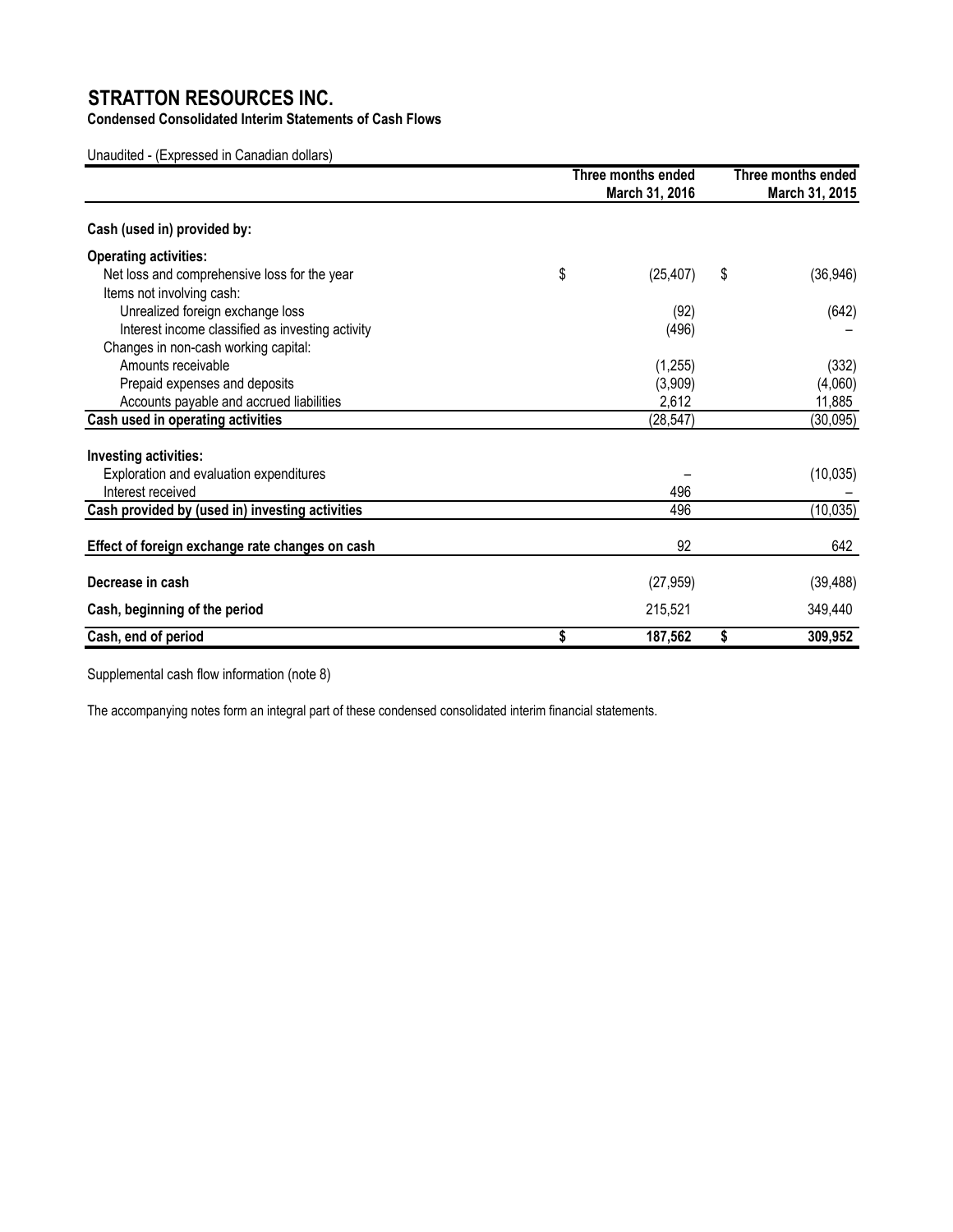Notes to Condensed Consolidated Interim Financial Statements Unaudited – (*Expressed in Canadian Dollars, unless otherwise stated)*

Three months ended March 31, 2016 and 2015

#### **1. Corporate information**

Stratton Resources Inc. ("the Company") is incorporated under the Business Corporations Act (British Columbia) and is listed on the TSX Venture Exchange ("the Exchange") as a Tier 2 mining issuer, and its shares trade under the symbol SI.V.

The Company and its subsidiaries are principally engaged in the acquisition, exploration, and development of mineral property interests in North America. The Company has not yet determined whether its mineral property interests contain economically recoverable mineral reserves. The Company's continuing operations and the underlying value and recoverability of the amounts shown for mineral property interests are entirely dependent upon the existence of economically recoverable mineral reserves, the ability of the Company to obtain the necessary financing to complete the exploration and development of its mineral property interests, obtaining the necessary mining permits, and on future profitable production or the proceeds from the disposition of the exploration and evaluation assets.

The head office and principal address of the Company is located at 1199 Hastings Street, Suite 600, Vancouver, British Columbia, V6E 3T5, Canada.

#### **2. Basis of presentation**

(a) Statement of compliance

These condensed consolidated interim financial statements have been prepared in accordance with International Accounting Standard ("IAS") 34, "Interim Financial Reporting" using accounting policies consistent with International Financial Reporting Standards ("IFRS") as issued by the International Accounting Standards Board ("IASB") and interpretations issued by the International Financial Reporting Interpretations Committee ("IFRIC"). The accounting policies followed in these condensed consolidated interim financial statements are the same as those applied in the Company's most recent audited consolidated financial statements for the year ended December 31, 2015 and 2014. These condensed consolidated interim financial statements should be read in conjunction with the Company's audited consolidated financial statements for the year ended December 31, 2015.

These condensed consolidated interim financial statements were authorized for issue and approved by the Board of Directors of the Company on May 30, 2016.

(b) Basis of measurement and consolidation

The consolidated financial statements have been prepared on a historical cost basis.

The Company's functional currency is the Canadian dollar, which is also the Company's presentation currency. These consolidated financial statements are presented in Canadian dollars, unless otherwise noted.

These consolidated financial statements include the financial statements of the Company and its wholly-owned subsidiaries as follows:

| Subsidiary                                   | Jurisdiction | Ownership |
|----------------------------------------------|--------------|-----------|
| Stratton Resources (Canada) Inc.             | Canada       | 100%      |
| Stratton Resources Holdings Corp. (inactive) | Canada       | 100%      |

Subsidiaries are fully consolidated from the date on which control is transferred to the Company. They are deconsolidated from the date that control ceases. Control exists when the Company has power over an investee, exposure or rights, to variable returns from its involvement with the investee and the ability to use its power over the investee to affect the amount of the Company's returns.

Intercompany balances and transactions have been eliminated on consolidation.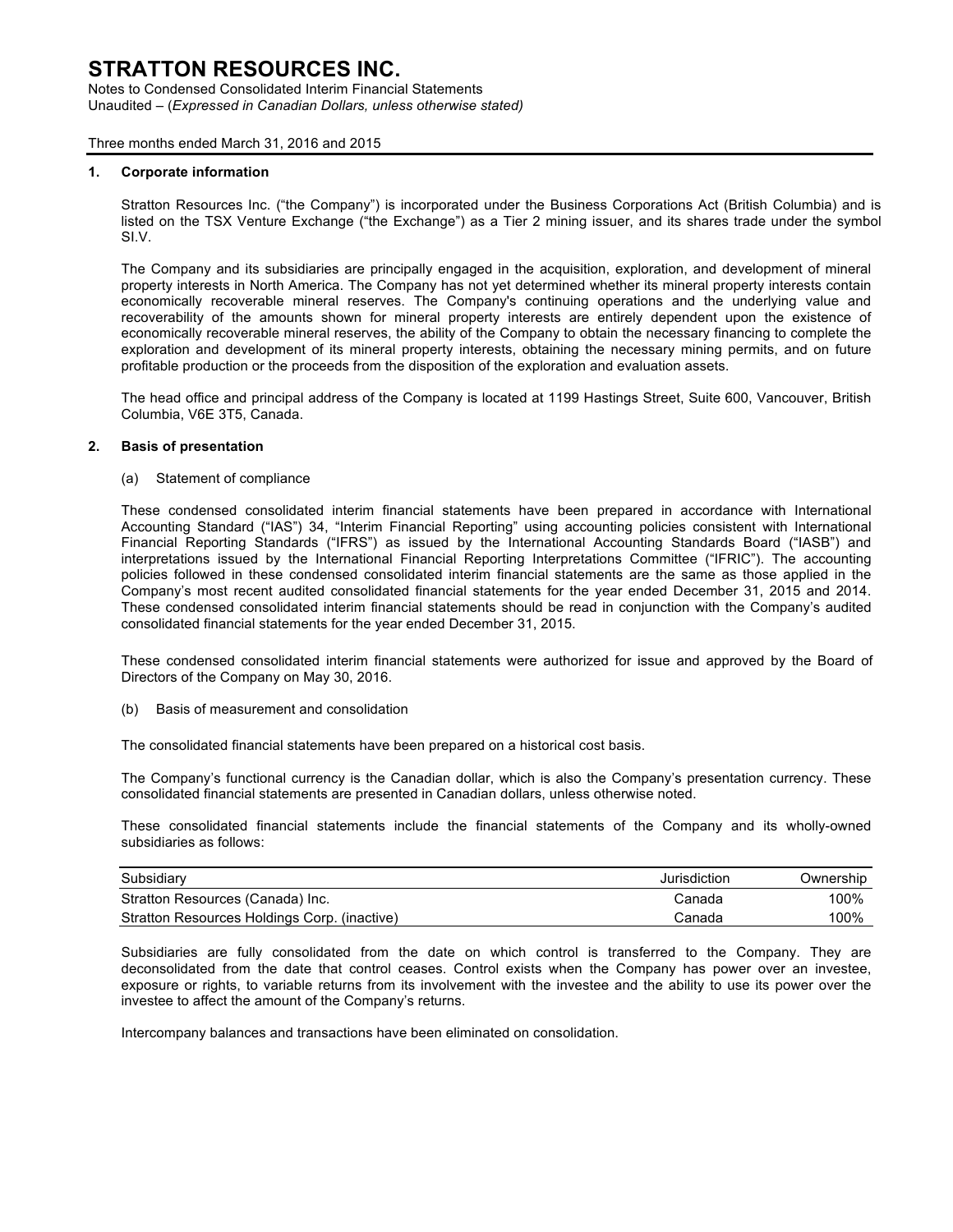Notes to Condensed Consolidated Interim Financial Statements Unaudited – (*Expressed in Canadian Dollars, unless otherwise stated)*

Three months ended March 31, 2016 and 2015

#### **2. Basis of presentation (continued)**

(c) Critical estimates and judgement

The preparation of financial statements in conformity with IFRS requires management to select accounting policies and make estimates and judgments that may have a significant impact on the condensed consolidated interim financial statements. Estimates are continuously evaluated and are based on management's experience and expectations of future events that are believed to be reasonable under the circumstances. Actual outcomes may differ from these estimates. The Company's critical accounting judgments and estimates were presented in Note 2 of the audited annual consolidated financial statements for the year ended December 31, 2015 and have been consistently applied in the preparation of these condensed consolidated interim financial statements. No new judgements were applied for the periods ended March 31, 2016 and 2015.

#### (d) Going concern of operations

These condensed consolidated interim financial statements have been prepared on the assumption that the Company will continue to realize its assets and meet its liabilities in the normal course of business as a 'going concern'. The Company has incurred losses since inception and has no source of operating revenue. As at March 31, 2016, the Company had a net working capital deficit of \$439,849, had a deficit of \$34,566,277 and incurred a net loss of \$25,407 for the three months ended March 31, 2016.

The cash balance of \$187,562 at March 31, 2016 is sufficient to meet the cash requirements for the Company's administrative overhead for at least the next twelve months as long as the note payable (note 6) is not called. The holder of the note payable, a related party, has indicated in writing that they will not call the note payable within the next twelve months.

Management considers that the current economic environment is difficult and the outlook for junior exploration companies presents significant challenges in terms of raising funds through issuance of shares. The Company has been and remains dependent on its capacity to raise funds via equity issuances, under terms that are consistent with the best interests of shareholders, in order to finance its operations. The Company has been successful in raising equity financing in previous years, however, there can be no assurance the Company will continue to be. Management have instituted measures to preserve cash through significantly decreasing its corporate costs and exploration expenditures, and in addition, it has negotiated with related parties extended payment terms on outstanding payables. Management is also pursuing alternative sources of funding.

Management has concluded that the combination of these circumstances represent a material uncertainty that may cast significant doubt on the ability of the Company to continue as a going concern and, therefore, the Company may be unable to realize its assets and discharge its liabilities in the normal course of business. Nevertheless, Management has a reasonable expectation that the Company has adequate resources to continue its current operations for the foreseeable future.

These condensed consolidated interim financial statements contain no provisions for adjustments, which may become necessary if the Company becomes unable to continue on a 'going concern' basis. Such adjustments could be material.

#### **3. Evaluation and exploration assets**

#### Lunar – Molybdenum Prospect

On August 17, 2011, the Company entered into an agreement with Homegold Resources Ltd ("Homegold"), a British Columbia company, to acquire 30 claims (12,509 hectares) known as the Lunar property ("Lunar"), in British Columbia for \$70,000 and a number of contingently issuable shares as described below. The \$70,000 was paid to Homegold against transfer of the claims to the Company. Subsequent to that, the Company staked additional 9 claims adjacent to Lunar.

Under the terms of the agreement, in the event the Company spends \$2,000,000 on exploring the Lunar claims, it will issue 50,000 common shares to Homegold and 50,000 to Xstract Resources Inc. ("Xstract"), a British Columbia company, as consideration for Xtracts's previous legal rights to the Lunar property. If the Company spends an additional \$3,000,000 it will issue an additional 150,000 shares to Xstract and upon spending a further \$5,000,000 (\$10,000,000 total), the Company will issue Xstract a further 250,000 shares. In the event of a commercial production decision another \$500,000 will be paid to Homegold and after 6 years a minimum \$72,000 per year will have to be paid in advance royalties to Homegold. Homegold also holds a 2% net smelter returns royalty ("NSR") on the property.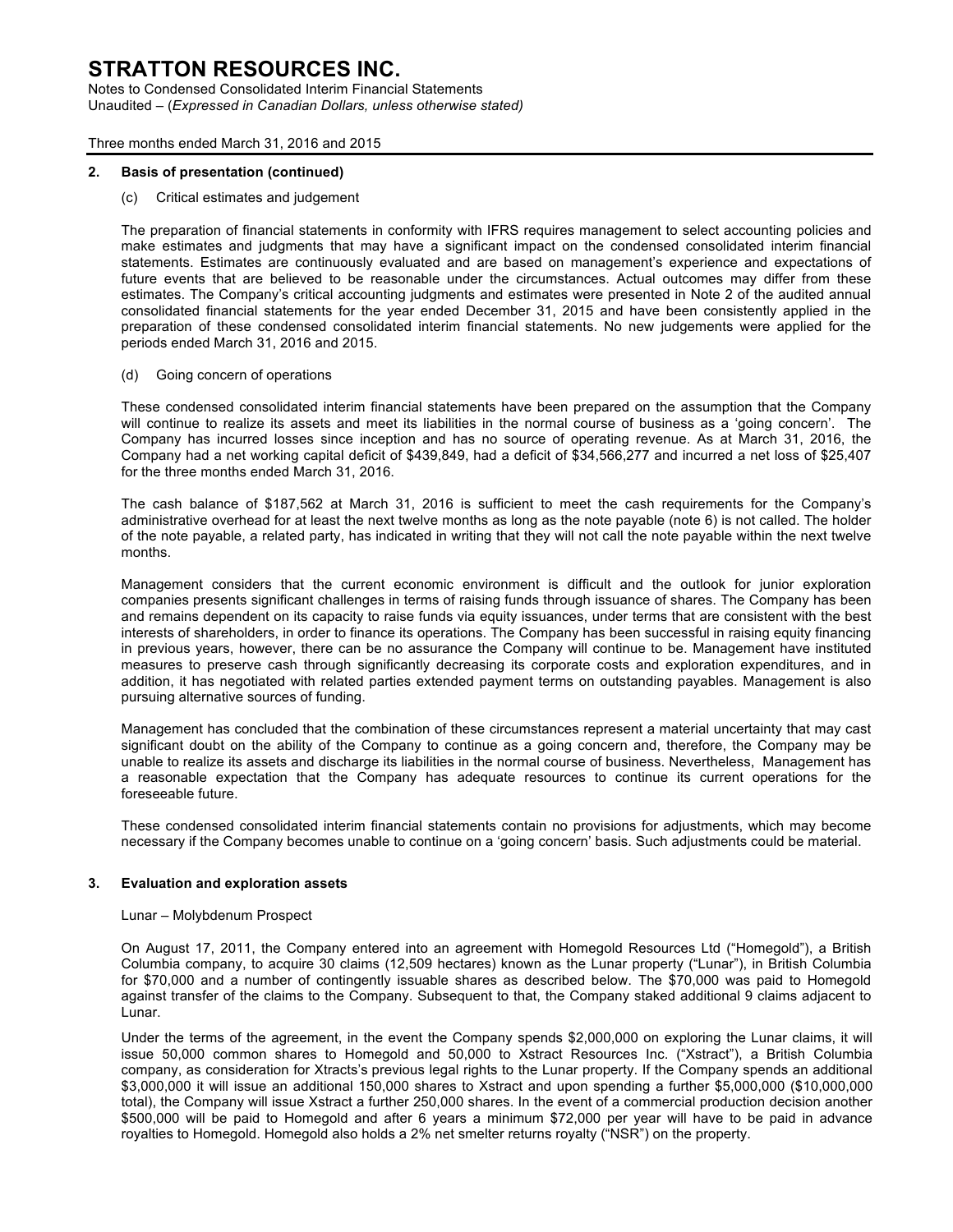Notes to Condensed Consolidated Interim Financial Statements Unaudited – (*Expressed in Canadian Dollars, unless otherwise stated)*

#### Three months ended March 31, 2016 and 2015

#### **3. Evaluation and exploration assets (continued)**

| <b>Lunar Project</b>                        | Three months ended<br><b>March 31, 2016</b> | Year ended<br>December 31, 2015 |
|---------------------------------------------|---------------------------------------------|---------------------------------|
| Balance at the beginning of the period      | \$-                                         | \$ 325.344                      |
| Write-off evaluation and exploration assets | -                                           | (325, 344)                      |
| Balance at the end of the period            | \$.                                         | S<br>-                          |

Effective September 30, 2015, the Company let lapse the claims of its 100% owned Lunar project, since it was determined that the technical results obtained do not warrant further additional investment in the project in context of the current economic environment. As a result, included in the results of the year ended December 31, 2015 there is an impairment charge of \$325,344 to write-off the capitalized acquisition and exploration and evaluation expenditures.

#### **4. Share capital**

During the period ended March 31, 2016 and 2015, the Company did not issue common shares.

#### **5. Equity reserves**

#### Share-based payments

The Company maintains a Rolling Share-based Option Plan providing for the issuance of stock options up to 10% of the Company's issued and outstanding common shares. The Company may grant from time to time stock options to its directors, officers, employees and other service providers. The stock options vest 25% on the date of the grant and 12½% every three months thereafter for a total vesting period of 18 months.

As at March 31, 2016 and 2015, the Company did not grant any stock options and has no outstanding or exercisable stock options.

#### **6. Related party transactions**

All transactions with related parties have occurred in the normal course of operations and are measured at their fair value as determined by management. All amounts are unsecured, non-interest bearing and have no specific terms of settlement, unless otherwise noted.

|                                                           | Three months ended<br><b>March 31, 2016</b> | Three months ended<br>March 31, 2015 |
|-----------------------------------------------------------|---------------------------------------------|--------------------------------------|
| Universal Mineral Services Ltd.                           |                                             |                                      |
| Included in the statement of loss and comprehensive loss: |                                             |                                      |
| Consulting fees, directors' fees, wages and benefits      | \$8,541                                     | 10,249<br>S.                         |
| Office, rent and administration                           | 9,067                                       | 8,999                                |
| Bank charges                                              | 142                                         | 144                                  |
| Project evaluation costs                                  | -                                           | 3,689                                |
| Total transaction for the periods                         | 17.750<br>S.                                | \$23.081                             |

1) Universal Mineral Services Ltd. ("UMS") is a private company with directors and officers in common that, pursuant to an agreement dated December 30, 2015, provides office space and administrative services to the Company on a cost recovery basis. As at March 31, 2016 the outstanding payable balance was \$5,231 (December 31, 2015 - \$7,871) and prepaid expenses and deposits balance was \$6,000 (December 31, 2015 - \$6,000).

Effective June 30, 2013, UMS agreed to settle historic payable balances totaling \$609,388 with a note payable for an equivalent value. The note payable bears no interest, has a maturity of December 31, 2016 and is extendable for an additional twelve months at the mutual agreement. The note payable is due on demand.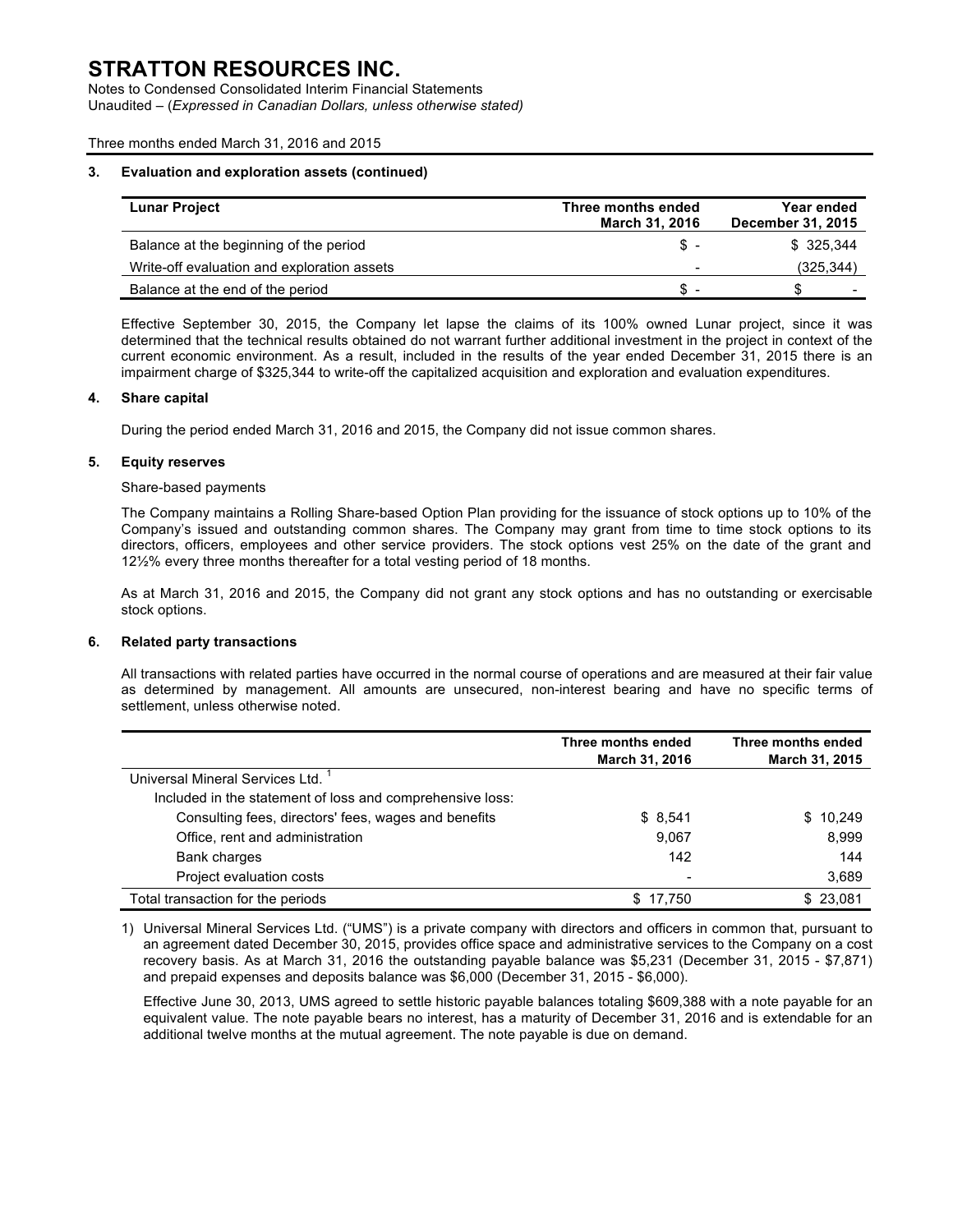Notes to Condensed Consolidated Interim Financial Statements Unaudited – (*Expressed in Canadian Dollars, unless otherwise stated)*

#### Three months ended March 31, 2016 and 2015

#### **6. Related party transactions (continued)**

#### Key management compensation

In addition to the transactions disclosed above, the Company provided the following compensation to key management members:

|                      | Three months ended<br>March 31, 2016 | Three months ended<br>March 31, 2015 |
|----------------------|--------------------------------------|--------------------------------------|
| Short-term benefits* | æ.                                   | \$3,233                              |

\* An amount of \$nil is included in related party transactions with UMS (Three months ended March 31, 2015 - \$3,233).

#### **7. Financial instruments**

|                              | Category                            | <b>Carrying value</b> | <b>March 31, 2016</b> | December 31, 2015 |
|------------------------------|-------------------------------------|-----------------------|-----------------------|-------------------|
| <b>Financial assets</b>      |                                     |                       |                       |                   |
| Cash                         | <b>FVTPL</b>                        | Fair value            | \$<br>187,562         | \$215,521         |
| Amounts receivable           | Loans and receivable Amortized cost |                       | 2.352                 | 1,097             |
|                              |                                     |                       | 187,914<br>S.         | \$216,618         |
|                              | Category                            | <b>Carrying value</b> | March 31, 2016        | December 31, 2015 |
| <b>Financial liabilities</b> |                                     |                       |                       |                   |
| Trade payables and other     | Other liabilities                   | Amortized cost        | 31,184<br>\$          | \$<br>28,572      |
| Note payable                 | Other liabilities                   | Amortized cost        | 609,388               | 609,388           |
|                              |                                     |                       | 640,572<br>S.         | 637,960<br>S      |

#### Fair Value

Financial instruments are evaluated under a fair value hierarchy that reflects the significance of inputs used in making fair value measurements as follows:

- Level 1 quoted prices in active markets for identical assets or liabilities;
- Level 2 inputs other than quoted prices included in Level 1 that are observable for the asset or liability, either directly (market prices) or indirectly (derived from market prices);
- Level 3 inputs for the asset or liability that are not based upon observable market data.

As at March 31, 2016 and 2015, the Company does not have any financial instruments measured at fair value on the statement of financial position. The Company's cash, receivables, accounts payable and note payable approximate fair value due to their short term nature.

The Company is exposed to the potential loss from various risks as outlined below.

(a) Liquidity risk

The Company manages liquidity risk by maintaining sufficient cash balances. Liquidity requirements are managed based on expected cash flow to ensure there is sufficient capital to meet short-term obligations. The Company estimates that is contractual obligations pertaining to accounts payable and accrued liabilities will be satisfied within one year. As outlined in note 2(d) the Company's liquidity position is dependent on the note payable not being called or, in the event it was, raising additional funds through issuance of equity.